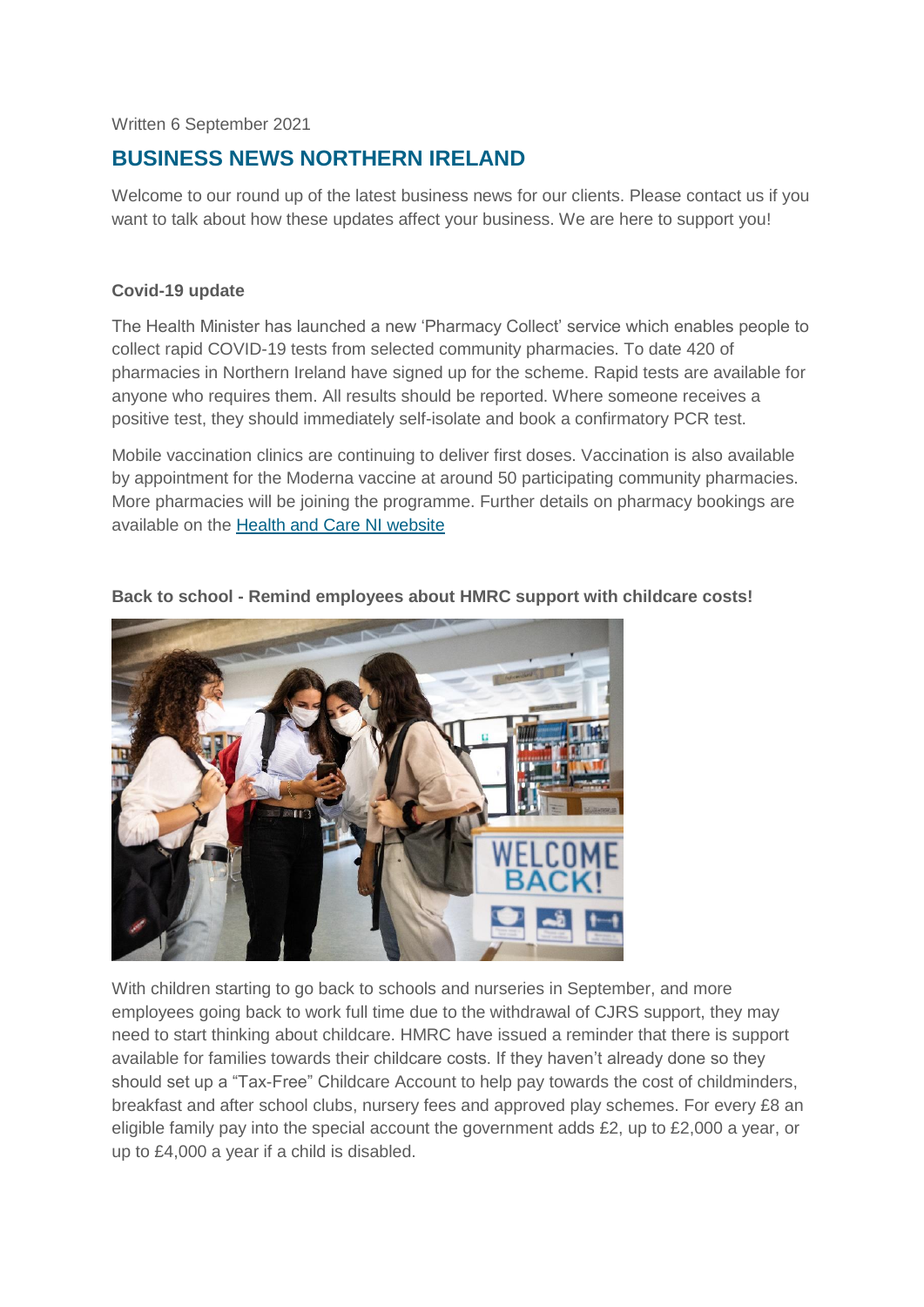The scheme is available to parents or carers who have children aged up to 11, or 17 if their child is disabled. Parents can get Tax-Free Childcare in addition to 30 hours free childcare if they are eligible for both. If the employee or their partner have an expected 'adjusted net income' over £100,000 in the current tax year they will not be eligible. This includes any bonuses they expect to get.

For more details see: [HMRC can help with childcare costs as children head back to school -](https://www.gov.uk/government/news/hmrc-can-help-with-childcare-costs-as-children-head-back-to-school) [GOV.UK \(www.gov.uk\)](https://www.gov.uk/government/news/hmrc-can-help-with-childcare-costs-as-children-head-back-to-school)

# **Intellectual Property renewal service goes digital**

A new digital renewals service that reduces bulk renewal time for IP rights from 5 days to 5 minutes has now been opened up to all customers by the Intellectual Property Office (IPO).

Customers who need to renew a registered design can do so online. Customers can also renew up to 1,500 IP rights - including combinations of patents, trademarks and designs - in a single digital transaction. The IPO say that they will bring forward these design principles to their One IPO Transformation Programme, which will provide a single, integrated system for all registered IP rights.

See: [Renew a patent, trade mark or registered design -](https://www.gov.uk/renew-patent-trademark-registered-design) GOV.UK (www.gov.uk)

#### **Queen's Awards for Enterprise 2021**

The Queen's Awards for Enterprise are the most prestigious awards for UK businesses of all sizes and sectors. The awards can provide:

- excellent marketing opportunities and press coverage
- worldwide recognition as an outstanding British company
- increased turnover and international trade
- a boost to staff morale, and also to partners and stakeholders

The awards are a self-nominating process and are free to enter. The application period is currently open and will close on 8 September 2021.

See: [The Queen's Awards for Enterprise -](https://www.gov.uk/queens-awards-for-enterprise) GOV.UK (www.gov.uk)

#### **Digital Leaders 100 Awards**

These awards celebrate the individuals and organisations from the public, private and nonprofit sectors who are demonstrating a pioneering and sustainable approach to digital transformation in the UK.

The categories are:

Digital Leader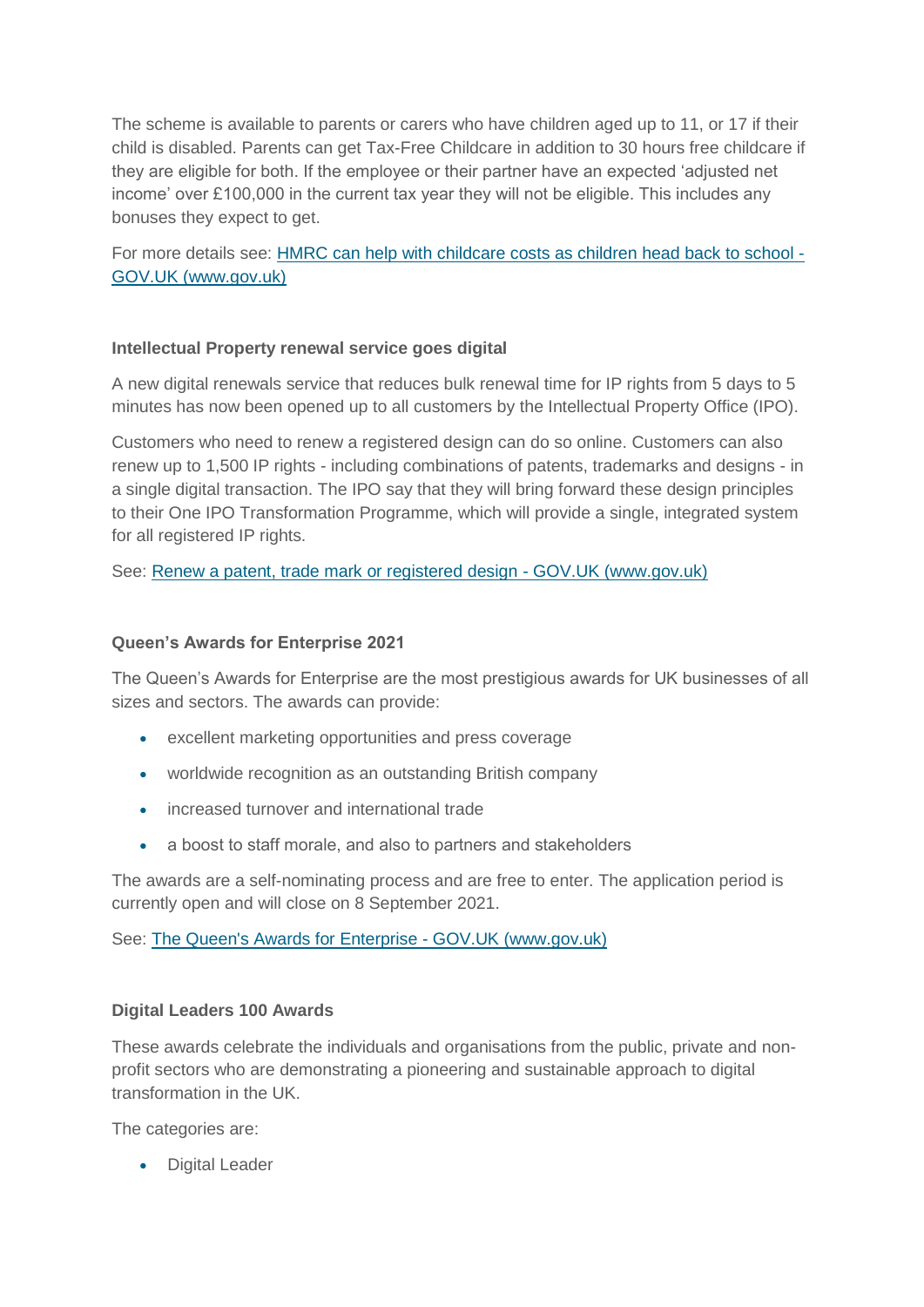- Young Digital
- Digital SME
- AI Innovation
- Digital Skills or Talent Initiative
- Big Data Innovation
- Digital Public Service Innovation
- Geospatial Innovation
- 5G Innovation
- HealthTech Innovation

You can nominate yourself or your organisation in any relevant category, entries and nominations close at midday on Friday 10 September 2021.

See: [Digital Leaders 100 \(digileaders100.com\)](https://digileaders100.com/)

#### **Managing drug and alcohol misuse at work**

Employers have a legal duty to protect employees' health, safety and welfare. Understanding the signs of drug and alcohol misuse (or abuse) will help you manage health and safety risk in your workplace. The Health and Safety Executive website has [step-by-step](https://www.hse.gov.uk/alcoholdrugs/index.htm?utm_source=govdelivery&utm_medium=email&utm_campaign=guidance-push&utm_term=drugs-1&utm_content=digest-5-aug-21)  [guidance](https://www.hse.gov.uk/alcoholdrugs/index.htm?utm_source=govdelivery&utm_medium=email&utm_campaign=guidance-push&utm_term=drugs-1&utm_content=digest-5-aug-21) to help you manage drug and alcohol misuse at work. This includes advice on how to [develop a drugs and alcohol policy](https://www.hse.gov.uk/alcoholdrugs/develop-policy.htm?utm_source=govdelivery&utm_medium=email&utm_campaign=guidance-push&utm_term=drugs-2&utm_content=digest-5-aug-21) and what you can do to [support your employees](https://www.hse.gov.uk/alcoholdrugs/support-employees.htm?utm_source=govdelivery&utm_medium=email&utm_campaign=guidance-push&utm_term=drugs-3&utm_content=digest-5-aug-21)

See: [Managing drug and alcohol misuse at work -](https://www.hse.gov.uk/alcoholdrugs/index.htm?utm_source=govdelivery&utm_medium=email&utm_campaign=guidance-push&utm_term=drugs-1&utm_content=digest-5-aug-21) Overview - HSE

# **ICO consultation on data transferred outside of the UK**

The Information Commissioner's Office (ICO) is seeking responses on their draft international data transfer agreement (IDTA) and guidance, which replace Standard Contractual Clauses (SCCs).

The ICO's IDTA and associated documents form part of a wider UK package to assist international transfers, including supporting the government's approach to [new adequacy](https://ico.org.uk/media/about-the-ico/mou/2619468/uk-adequacy-assessments-ico-dcms-memorandum-of-understanding.pdf)  [assessments](https://ico.org.uk/media/about-the-ico/mou/2619468/uk-adequacy-assessments-ico-dcms-memorandum-of-understanding.pdf) of third countries.

The consultation is split into three sections:

- proposal and plans for updates to guidance on international transfers
- **transfer risk assessments**
- the international data transfer agreement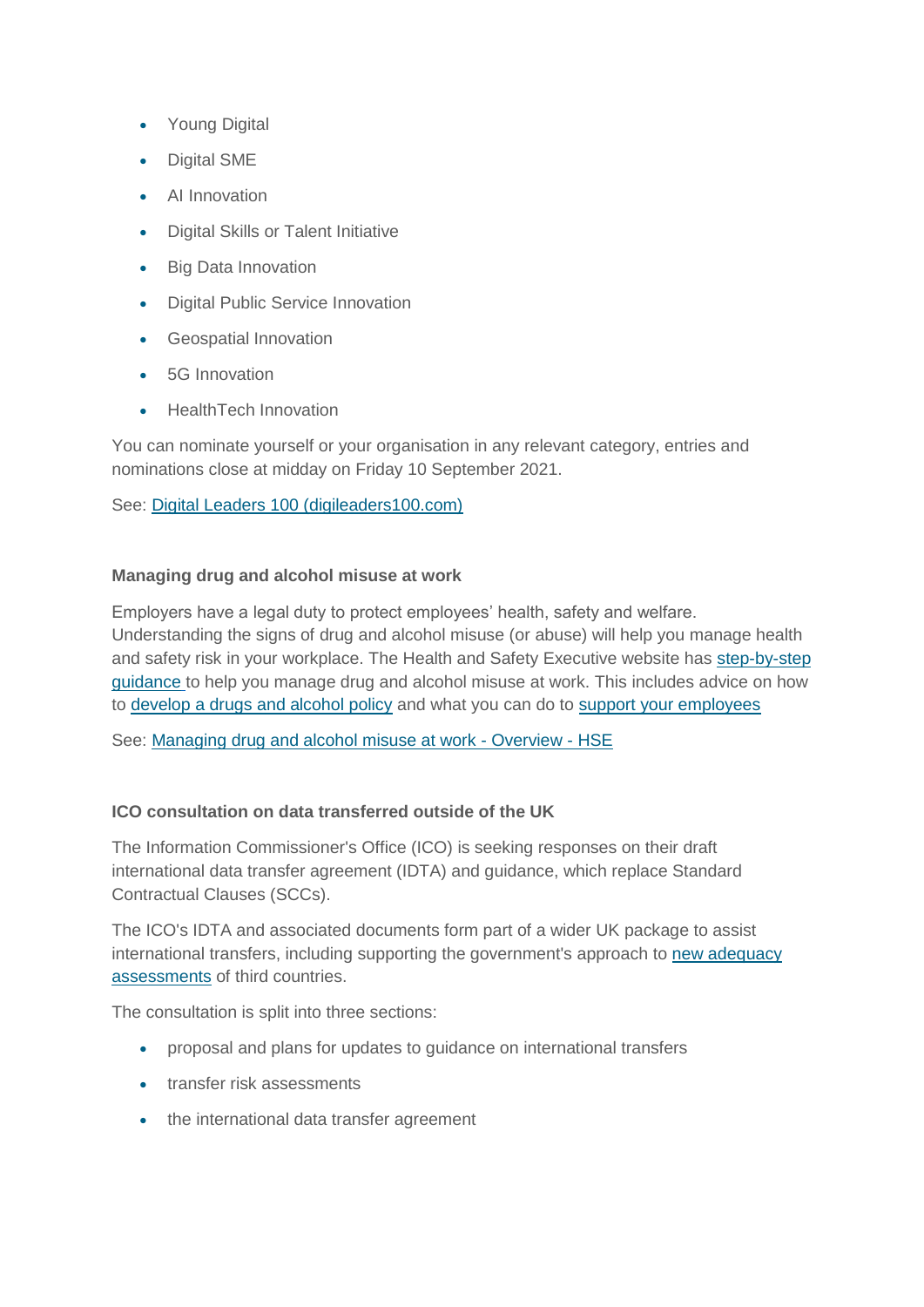The ICO is also asking for views on any relevant privacy rights, legal, economic or policy considerations and implications. Your responses will help them understand the practical impact of their proposed approaches on your organisations.

# See: [ICO consults on how organisations can continue to protect people's personal data](https://ico.org.uk/about-the-ico/ico-and-stakeholder-consultations/ico-consultation-on-data-transferred-outside-of-the-uk/)  [when it's transferred outside of the UK | ICO](https://ico.org.uk/about-the-ico/ico-and-stakeholder-consultations/ico-consultation-on-data-transferred-outside-of-the-uk/)

### **EU delay when traders must start to use new Export Health Certificates**

The date for using the new Animal Health Regulation (AHR) EHCs has been pushed back to 15 January 2022. The EU has voted to delay when traders must start to use the new Export Health Certificates (EHCs) for goods moved to Northern Ireland or exported to the EU from GB.

The new Animal Health Regulation (AHR) EHCs were due to be used from 21 August 2021 however the date has now been pushed back by the EU to 15 January 2022. This includes EHCs for all products of animal origin, live animals, germinal products and composite products.

All existing and most of the new AHR EHCs are available and traders can decide which ones they wish to use until 15 January 2022. A small number of new EHCs have been removed from EHC Online for now. This is because the EU will be amending some EHCs, and some are subject to ongoing discussions with the EU regarding GB's disease freedom status.

You should continue to use the existing EHCs for these products until the new certificates are made available again. They will be available in advance of 15 January 2022.

See: [EU delay when traders must start to use new Export Health Certificates](https://www.nibusinessinfo.co.uk/content/eu-delay-when-traders-must-start-use-new-export-health-certificates)  [\(nibusinessinfo.co.uk\)](https://www.nibusinessinfo.co.uk/content/eu-delay-when-traders-must-start-use-new-export-health-certificates)

# **Rural Business Development Grant Scheme 2021**

Grant applications from rural micro-businesses will re-open for applications from rural businesses in the Lisburn & Castlereagh City Council and Belfast City Council areas.

Lisburn & Castlereagh City Council (LCCC) has announced the second call of that Rural Business Development Grant Scheme for rural micro-businesses in that area. This scheme is also open to eligible businesses in rural areas of Belfast City Council.

The original [Rural Business Development Grant Scheme 2021](https://www.nibusinessinfo.co.uk/content/rural-business-development-grant-scheme-2021) closed to applications from businesses on 30 July 2021. This one-week extension for Lisburn & Castlereagh and Belfast City Council businesses will run from Friday 10 September 2021 to 12 noon on Friday 17 September**.**

This grant scheme is part of the Tackling Rural Poverty and Social Isolation (TRPSI) Programme funded by the Department for Agriculture, Environment and Rural Affairs (DAERA). It offers capital grants of up to £4,999.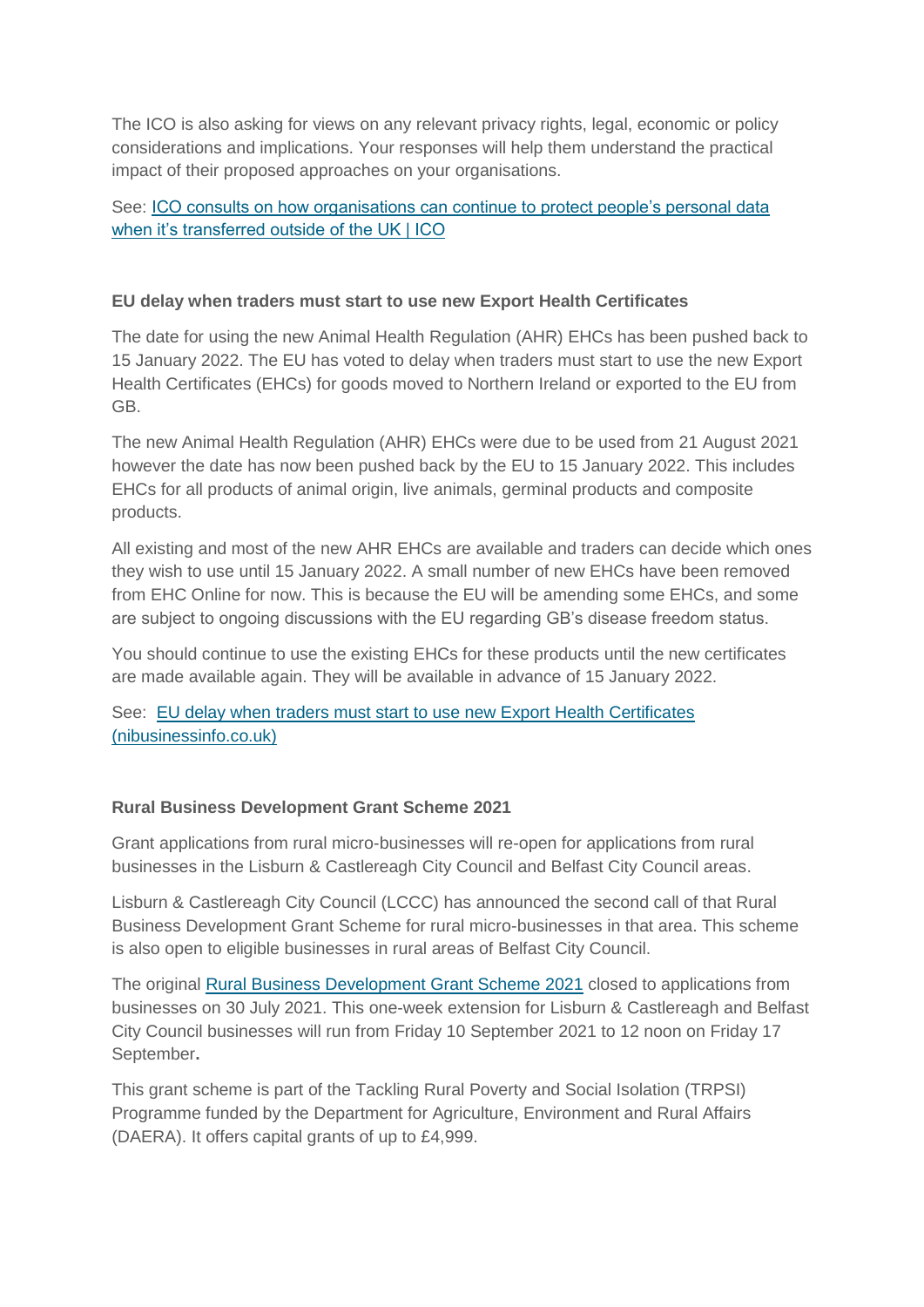For this second round of the scheme, LCCC will administer grant applications from the rural areas of Belfast City Council in addition to its own. Those who have previously benefited from grant assistance under this scheme cannot apply.

Eligible applications must be from existing micro-businesses with less than 10 full-time employees. The total capital costs of the projects must be between £1,000 and £20,000. The capital grants are capped at £4,999 at a match-funding rate of 50% from DAERA and 50% from participating businesses. The minimum grant awarded will be £500.

See: [Council calls for grant applications from rural micro-businesses \(nibusinessinfo.co.uk\)](https://www.nibusinessinfo.co.uk/content/council-calls-grant-applications-rural-micro-businesses)

#### **Place-based Climate Action Network (PCAN) Fund now open for applications**

This fund aims to stimulate wide engagement in place-based climate action. The third and final round of the PCAN Fund has launched. £135,000 is available to fund five to seven projects, worth £5,000 to £35,000 each.

Proposals may be submitted for a one-year PCAN Fellowship (early career researchers) or the project call. The call is for projects that address the following issues (other innovative proposals on place-based climate action in the UK will also be considered):

- evaluating the impact of climate commissions
- delivering climate action at the local level
- exploring the co-benefits of climate action
- place-based climate action in rural areas

Applications are invited from both practitioners (policymakers, businesses, NGOs, etc) and academic researchers. Applications that are co-produced by researchers and research users are particularly encouraged. The fund is open to the UK research and climate change community, including members of the PCAN network (but not core members of the PCAN team).

The deadline for applications is 28 September 2021 and projects can start in or before spring 2022 and must be completed by November 2023.

See: [PCAN Fund | Place Based Climate Action Network \(pcancities.org.uk\)](https://pcancities.org.uk/pcan-fund)

# **Tourism Website Development Programme 2021-22**

The Website Development Programme aims to provide support to experience providers to develop or enhance their websites and digital presence; through the provision of a digital audit and website development plan - that will then be used to support business recovery and growth.

The digital audit and website development plan will look at a wide range of support, including: